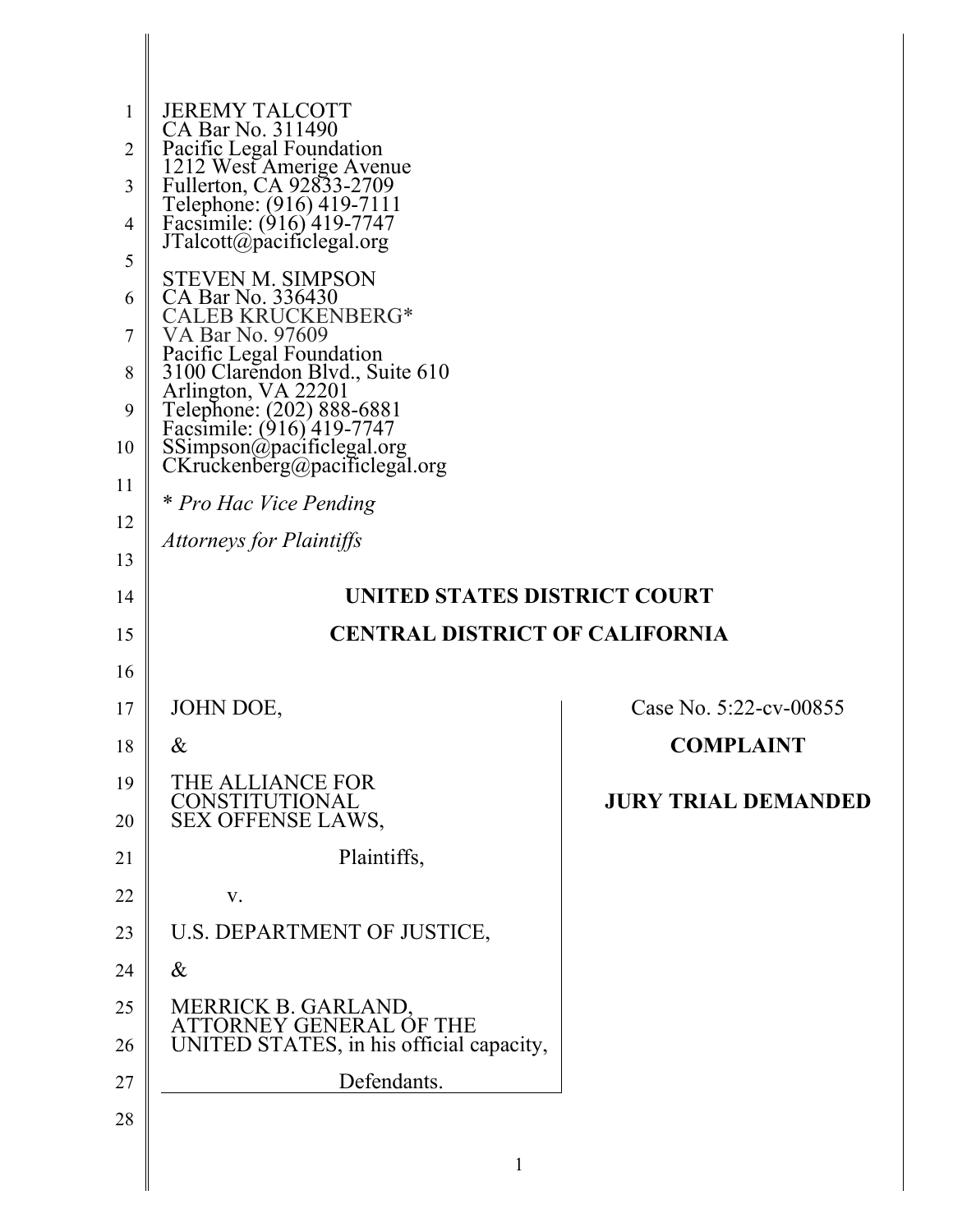Plaintiffs, by their attorneys, Jeremy Talcott, Caleb Kruckenberg, and Steven M. Simpson of the Pacific Legal Foundation, hereby allege the following:

#### **PRELIMINARY STATEMENT**

More than twenty-five years ago, Plaintiff John Doe, pled no contest to a single misdemeanor count of sexual battery. When he was 23, he had a consensual but inappropriate encounter with a 16-year-old, which did not involve sexual intercourse. His conviction required him to register as a sex offender.

8 9 10 11 12 13 Since then, Mr. Doe has dedicated himself to making amends and becoming a model citizen. He expressed sincere remorse for his crime and voluntarily underwent psychological treatment. And equipped with a healthier perspective, he pursued higher education and has had a rewarding and productive career, became a loving husband and father, and became an active participant in his church. He has done everything one is supposed to do following a criminal conviction.

14 15 16 17 Because of his remarkable rehabilitation, California courts expunged his conviction and issued a certificate of rehabilitation, which is a judicial recommendation for an unconditional pardon. He is no longer a convicted criminal and has not registered as a sex offender for more than a decade.

18 19 20 21 22 23 24 25 California's interest in recognizing Mr. Doe's turnaround, however, has been disregarded by the Attorney General of the United States. According to the Attorney General in a new rule, *Registration Requirements Under the Sex Offender Registration and Notification Act*, 86 Fed. Reg. 69,856 (Dec. 8, 2021), Mr. Doe is still a convicted sex offender and must register under the federal Sex Offender Registration and Notification Act (SORNA). Mr. Doe must do so, despite the fact that California, which is instrumental to the proper functioning of SORNA, not only doesn't require him to register but prohibits him from doing so.

26 27 28 The Attorney General has thus foisted a profound injustice on Mr. Doe. He is requiring Mr. Doe to do the impossible: register in California as a sex offender when such registration is impossible. But the failure to register under the provisions of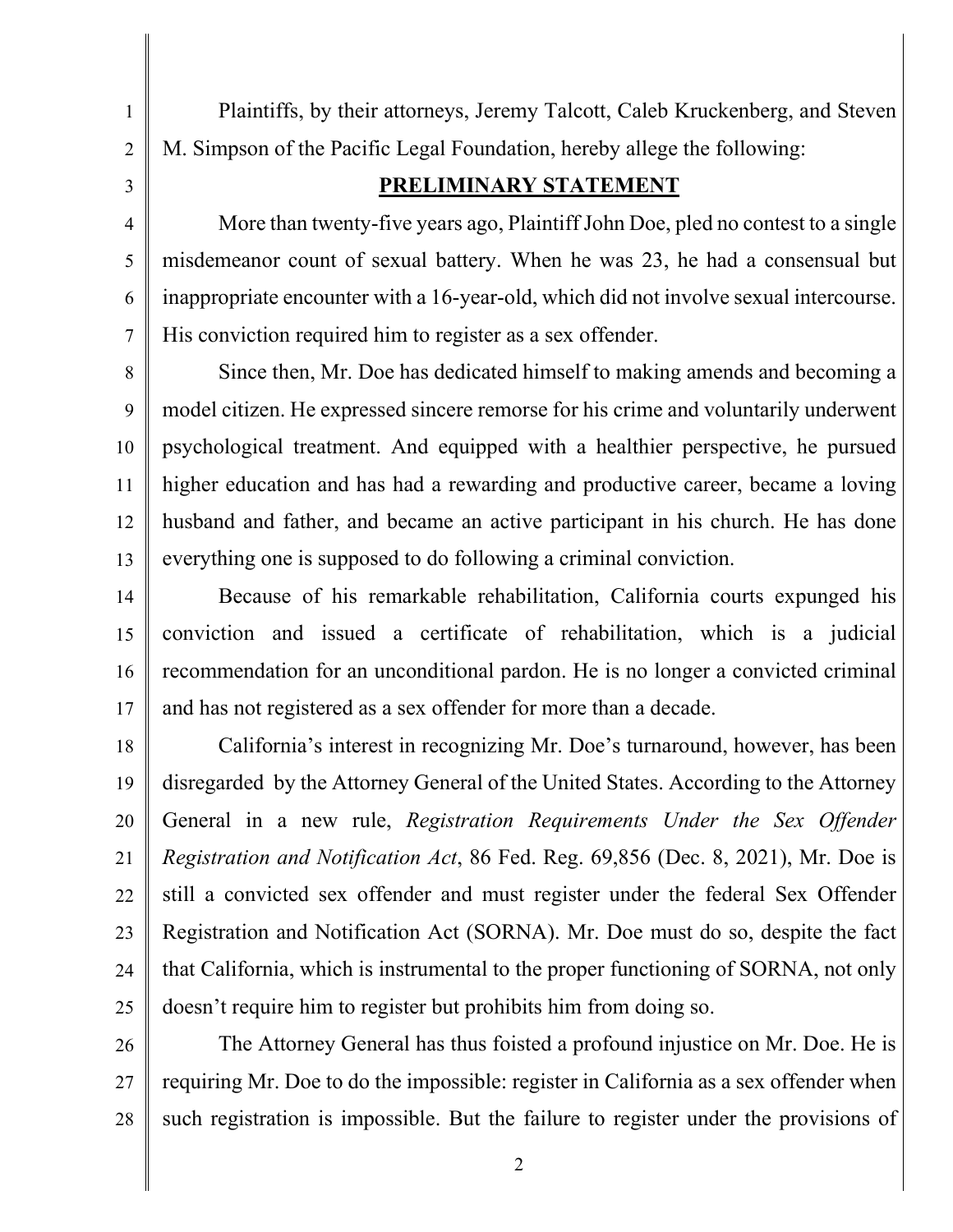SORNA is a federal crime that carries a penalty of 10 years in prison. And the Attorney General now *presumes* Mr. Doe is guilty of this crime.

1

2

3

4

5

6

7

8

Registering now, even if it were possible, would mean that Mr. Doe would have to turn the clock back on the past decade and threaten his stable and productive life. He would face restrictions on everyday activities like picking his children up from school, face ostracization and harassment from his community, and put his hardearned career success at risk. He would even be forbidden from speaking freely about his treatment at the hands of the government.

9 10 11 12 13 Mr. Does is not alone. Hundreds of other individuals who have had their convictions expunged are in the same position. They now face orders to register, even though they have no criminal convictions. And even those who *can* register in California are presumed to be criminals because that state does not collect all of the information required by the Attorney General.

14 15 16 17 18 19 20 21 22 The Attorney General has no lawful authority to overrule California's decision and classify Mr. Doe and others in similar circumstances as sex offenders. In *Gundy v. United States*, a plurality of the Supreme Court upheld a different provision of SORNA over a nondelegation challenge but avoided the constitutional concerns through narrow statutory interpretation. Writing for the four dissenters, Justice Gorsuch recognized that a delegation that "purports to endow the nation's chief prosecutor with the power to write his own criminal code" "scrambles th[e] design" of the Constitution, which "promises that only the people's elected representatives may adopt new federal laws restricting liberty." 139 S.Ct. 2116, 2131 (2019).

23 24 25 26 27 28 This case illustrates why Justice Gorsuch was correct. Under our constitution, no executive official should have the power to transform thousands of law-abiding citizens into criminals with the stroke of a pen—least of all the head of the agency that prosecutes those individuals. Because *Gundy* involved a different provision of SORNA, the Court's decision does not control the outcome of this case, and this case instead presents the question expressly reserved by the majority. This Court should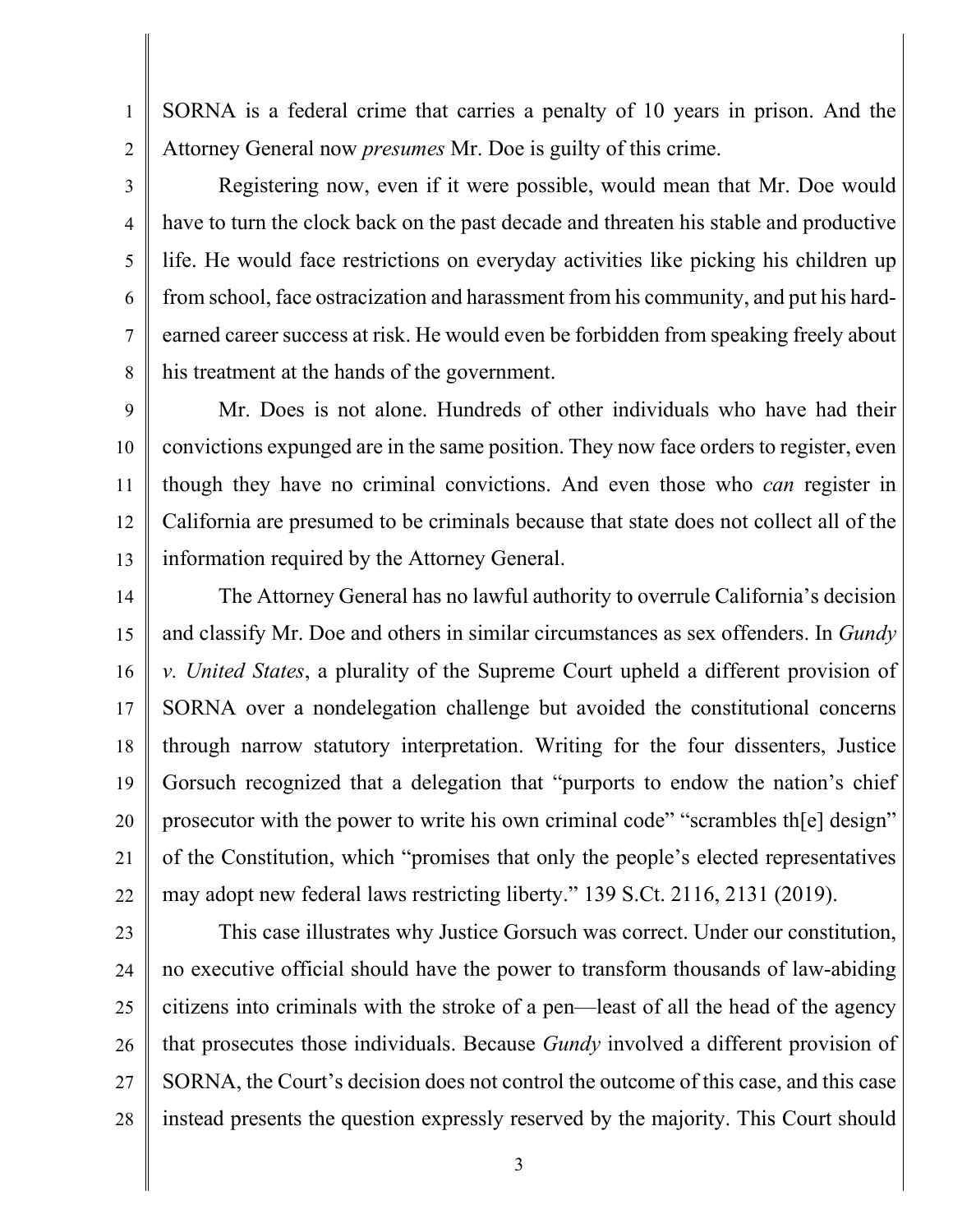<span id="page-3-0"></span>

| $\mathbf{1}$   | therefore hold the new rule unconstitutional.                                                  |
|----------------|------------------------------------------------------------------------------------------------|
| $\overline{2}$ | <b>THE PARTIES</b>                                                                             |
| 3              | Plaintiff, John Doe, $\frac{1}{1}$ is an individual residing in the State of California.<br>1. |
| $\overline{4}$ | Mr. Doe enlisted in the U.S. Marine Corps at age 17 and was honorably<br>2.                    |
| 5              | discharged in 1996.                                                                            |
| 6              | In 1994, while he was 23 and still serving in the Marines, Mr. Doe engaged in<br>3.            |
| $\overline{7}$ | an otherwise-consensual encounter with a 16-year-old girl. This incident did not               |
| 8              | involve sexual intercourse.                                                                    |
| 9              | In 1996, Mr. Doe pled no contest to a single misdemeanor count of sexual<br>4.                 |
| 10             | battery under California Penal Code $\S 243.4(a)$ and was sentenced to no jail time and        |
| 11             | three years' probation.                                                                        |
| 12             | Mr. Doe was then required to register for life with the State of California as a<br>5.         |
| 13             | sex offender.                                                                                  |
| 14             | After the conviction, Mr. Doe obtained his bachelor's degree, followed by a<br>6.              |
| 15             | master's degree, and rose through the ranks of various companies.                              |
| 16             | In 2005, Mr. Doe was engaged to be married and rented a second home for<br>7.                  |
| 17             | him and his future wife. Mr. Doe did not, however, move into the home.                         |
| 18             | 8.<br>Mr. Doe did not understand that his obligation to register as a sex offender             |
| 19             | included registering his rental home address, where he did not live. He did not                |
| 20             | immediately update his registration information to include the future home as an               |
| 21             | additional residence address.                                                                  |
| 22             | In 2006, Mr. Doe was charged with a misdemeanor count of failing to register<br>9.             |
| 23             | under California Penal Code $\S 290(g)(1)$ . He pled no contest and was sentenced to           |
| 24             | three years' probation.                                                                        |
| 25             | Mr. Doe subsequently got married and had two children.<br>10.                                  |
| 26             | Mr. Doe became an involved father, active in his church and community, and<br>11.              |
| 27             | John Doe is a pseudonym. Plaintiffs will file a motion for leave to proceed pseudonymously as  |
| 28             | soon as this matter is docketed.                                                               |
|                |                                                                                                |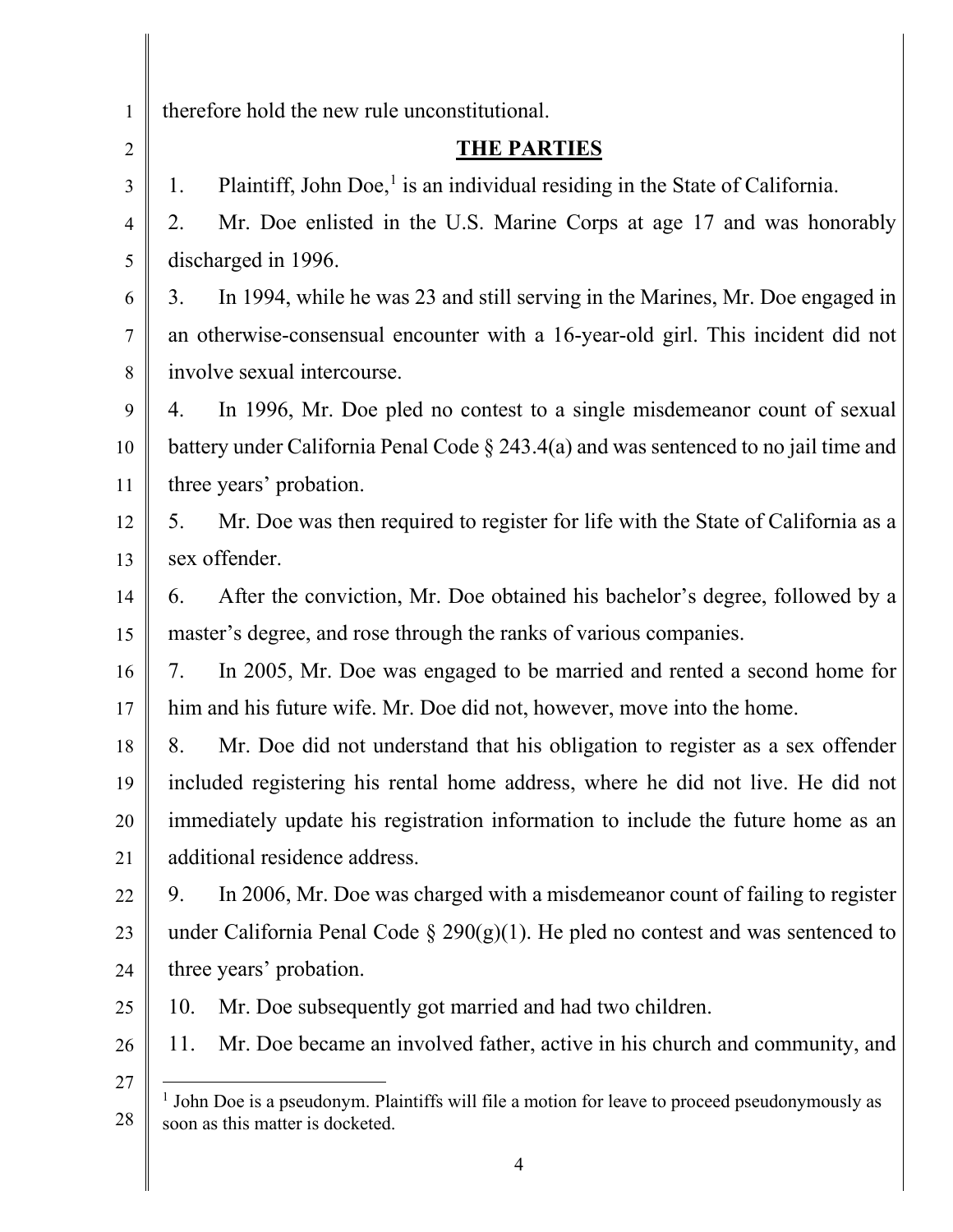continued to advance his career.

2 12. At present, Mr. Doe is a successful businessman residing in California.

3 4 13. Because of his rehabilitation, a state court expunged Mr. Doe's original conviction in 2002 pursuant to Cal. Penal Code § 1203.4.

5 6 14. In 2010, a state court expunged Mr. Doe's failure to register conviction, also pursuant to Cal. Penal Code § 1203.4.

7 8 9 15. Then in 2012, a state court issued a "Certificate of Rehabilitation" to Mr. Doe, under Cal. Penal Code § 4852.01, which California law recognizes as a "judicial recommendation for a pardon." *People v. Ansell*, 25 Cal. 4th 868, 891 (Cal. 2001).

10 11 16. Under California law, Mr. Doe is no longer required to register as a sex offender and has no criminal convictions.

12 13 14 15 17. The Alliance for Constitutional Sex Offense Laws (ACSOL) is a nonprofit organization "dedicated to protecting the Constitution by restoring the civil rights of people listed on the public registries and their families." https://all4consolaws.org/about-us/.

16 17 18. ACSOL is based in California and has more than 100,000 California registrants among its membership.

18 19. Mr. Doe is an ACSOL member.

19 20 21 20. ACSOL has members within the Central District of California and regularly advocates for those members' interests in courts, legislative bodies, and the public. 21. One of ACSOL's central purposes is limiting unlawful registration

22 23 requirements for its membership to help its members live law-abiding and productive lives as a part of their communities.

24 25 22. Defendant Merrick B. Garland is the Attorney General of the United States and is sued in his official capacity.

26 23. Defendant Garland is the head of the U.S. Department of Justice.

27 28 24. Defendant U.S. Department of Justice (DOJ) is a federal agency, which issued the rule challenged in this case.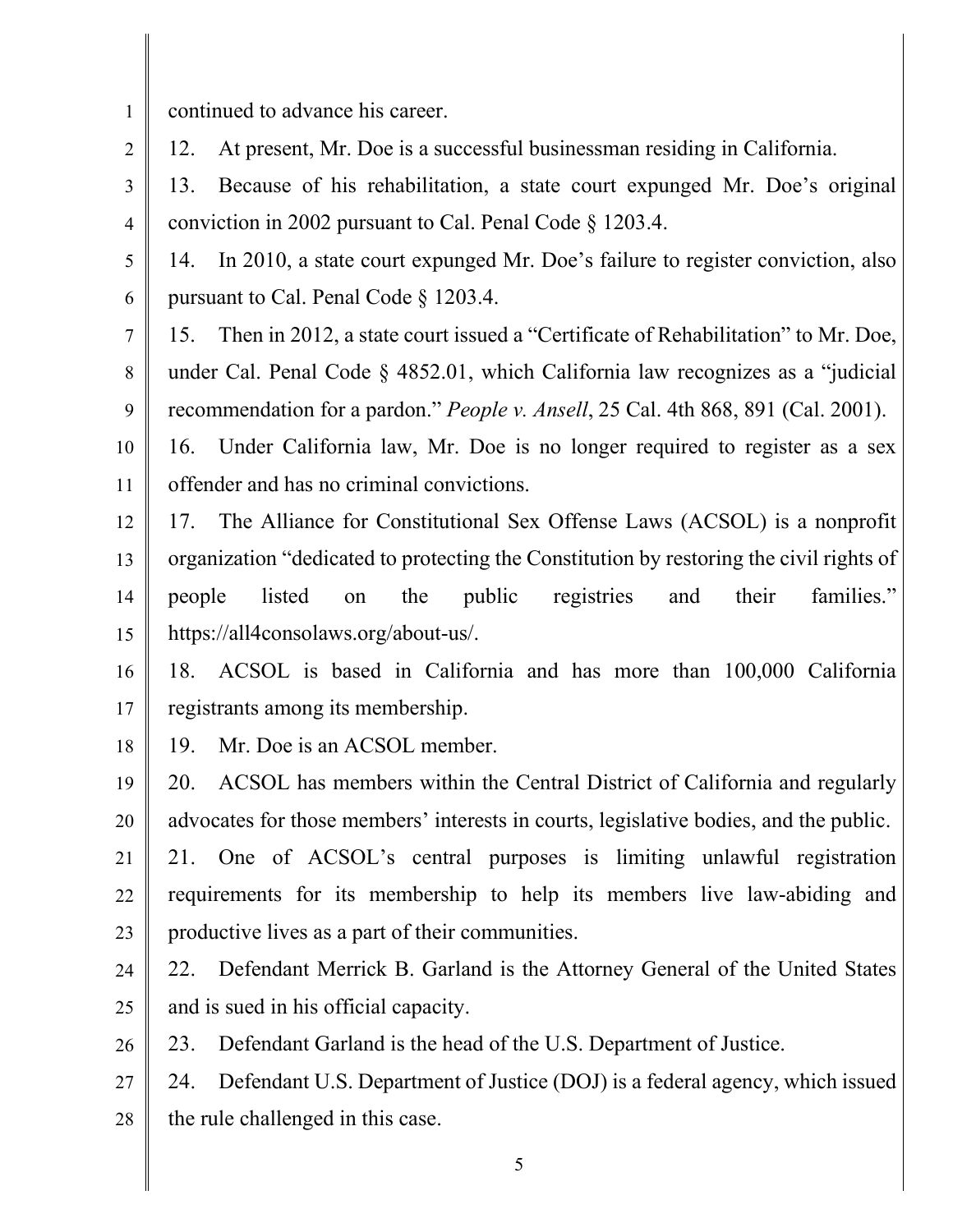1 2 3 4 5 6 7 8 9 10 11 12 13 14 15 16 17 25. On December 8, 2021, DOJ, at the direction of Defendant Garland, issued the rule, *Registration Requirements Under the Sex Offender Registration and Notification Act*, 86 Fed. Reg. 69,856 (Dec. 8, 2021). 26. The new rule became effective on January 7, 2022. 27. Under the new rule, despite his conviction having been expunged, Mr. Doe is required to re-register as a sex offender in California. 28. In addition, Mr. Doe is directed to provide all of the information required by the new rule to California authorities in person, but California has informed him that he cannot do so as he is not considered a registrant under California law. 29. Many of ACSOL's members are in similar circumstances. 30. ACSOL's membership includes individuals convicted of sex offenses, as described by federal law, and required to register as sex offenders under both California and federal law. These members would be required to comply with the new rule, even though California does not provide avenues for them to provide all of the required information to California authorities. 31. ACSOL's membership also includes individuals convicted of California crimes that are sex offenses, as described by federal law, who are putatively required

18 19 to register as sex offenders under federal law, but have had their convictions expunged under California Penal Code § 1203.4 and have no other convictions.

20 21 22 23 32. ACSOL's membership also includes individuals convicted of California crimes that are sex offenses, as described by federal law, who are putatively required to register as sex offenders under federal law, but have been granted relief from registration under California Penal Code § 290.5 and have no other convictions.

24 25 26 27 28 33. Like Mr. Doe, these ACSOL members with either expunged convcitions or relief from registration have no obligation to register under California law, and indeed, *cannot* register, yet are presumed to be in non-compliance with the new rule. 34. Throughout this Complaint, Defendants are referred jointly as DOJ or the Department except where otherwise specified.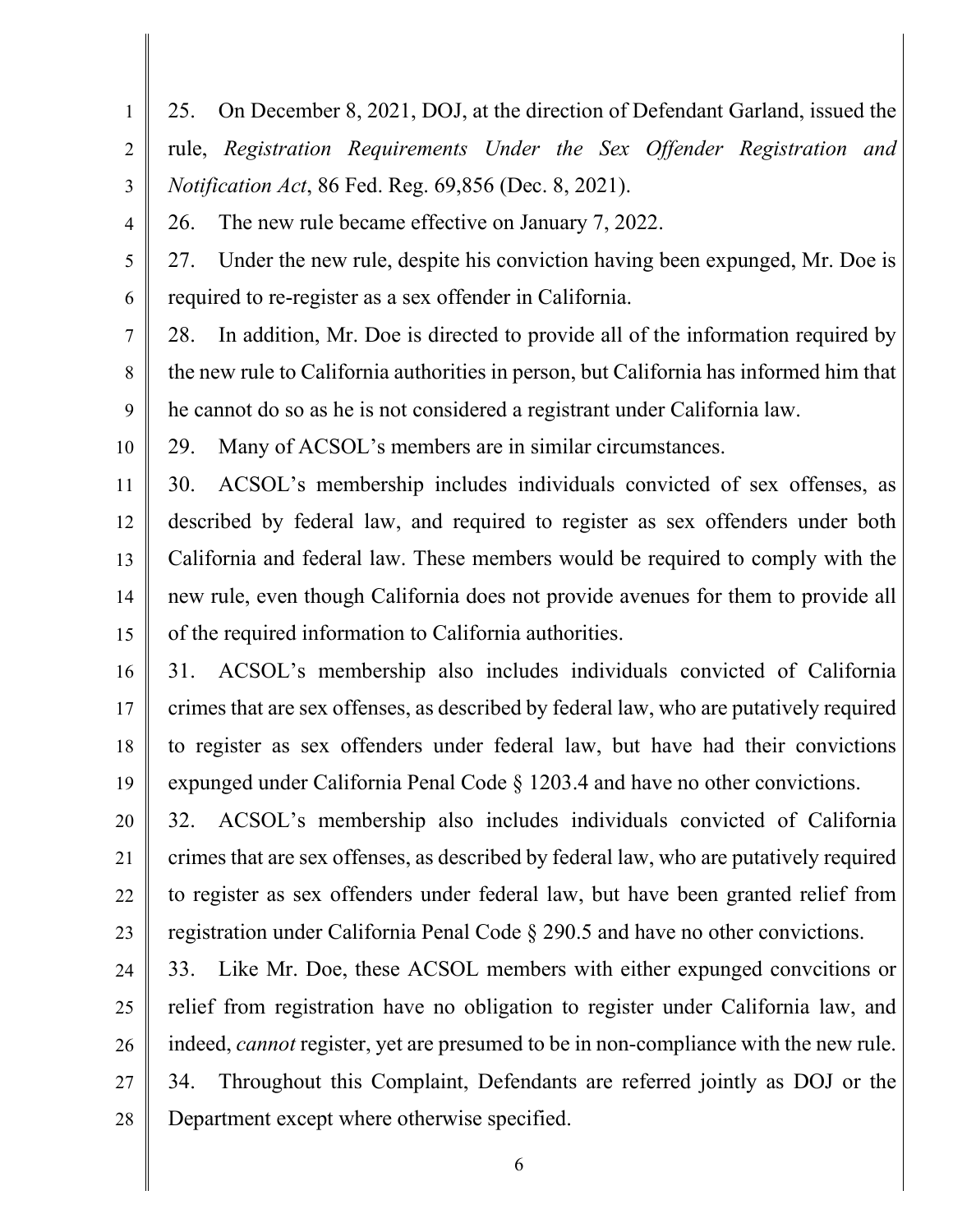| $\mathbf{1}$   | <b>Jurisdiction and Venue</b>                                                           |
|----------------|-----------------------------------------------------------------------------------------|
| $\overline{2}$ | This Court has federal question jurisdiction pursuant to 5 U.S.C. § 702 and 28<br>35.   |
| 3              | U.S.C. § 1331.                                                                          |
| $\overline{4}$ | This Court also has inherent equitable jurisdiction to decide federal<br>36.            |
| 5              | constitutional issues. See Sierra Club v. Trump, 929 F.3d 670, 694 (9th Cir. 2019).     |
| 6              | This Court has the authority to grant an injunction and declaratory judgment<br>37.     |
| $\tau$         | in this matter pursuant to 28 U.S.C. $\S$ § 2201, 2202 and 5 U.S.C. $\S$ § 705, 706(2). |
| 8              | 38. Venue for this action properly lies in this district pursuant to 5 U.S.C. § 703     |
| 9              | and 28 U.S.C. § 1391(b)(2), (e)(1) because a defendant resides in this district, and a  |
| 10             | substantial part of the events or omissions giving rise to the claim occurred in this   |
| 11             | judicial district.                                                                      |
| 12             | <b>STATEMENT OF FACTS</b>                                                               |
| 13             | <b>Legal Background</b><br>I.                                                           |
| 14             | SORNA conditions certain federal funding on a state's implementation of a<br>39.        |
| 15             | comprehensive federal registration system for those convicted of certain offenses.      |
| 16             | See 34 U.S.C. § 20913. When a jurisdiction fails to "substantially implement"           |
| 17             | SORNA, the Attorney General shall order that 10% of relevant grant funding be           |
| 18             | withheld from the state as a penalty. 34 U.S.C. $\S 20927(a)$ .                         |
| 19             | To enforce SORNA, Congress also passed 18 U.S.C. § 2250. This statute<br>40.            |
| 20             | makes it a federal crime, punishable by up to 10 years in prison, for anyone to fail    |
| 21             | to register as directed by SORNA. 18 U.S.C. $\S$ 2250(a)(1).                            |
| 22             | SORNA contains a number of delegations of authority to the Attorney General<br>41.      |
| 23             | to decide its implementation and scope. In Section 20912(b), the Attorney General       |
| 24             | is directed to "issue guidelines and regulations to interpret and implement" SORNA.     |
| 25             | In Section $20913(d)$ , the Attorney General is given "the authority to specify the     |
| 26             | applicability of the requirements of this subchapter to sex offenders convicted before  |
| 27             | the enactment of this chapter or its implementation in a particular jurisdiction, and   |
| 28             | to prescribe rules for the registration of any such sex offenders and for other         |
|                | $\overline{7}$                                                                          |

Ι

║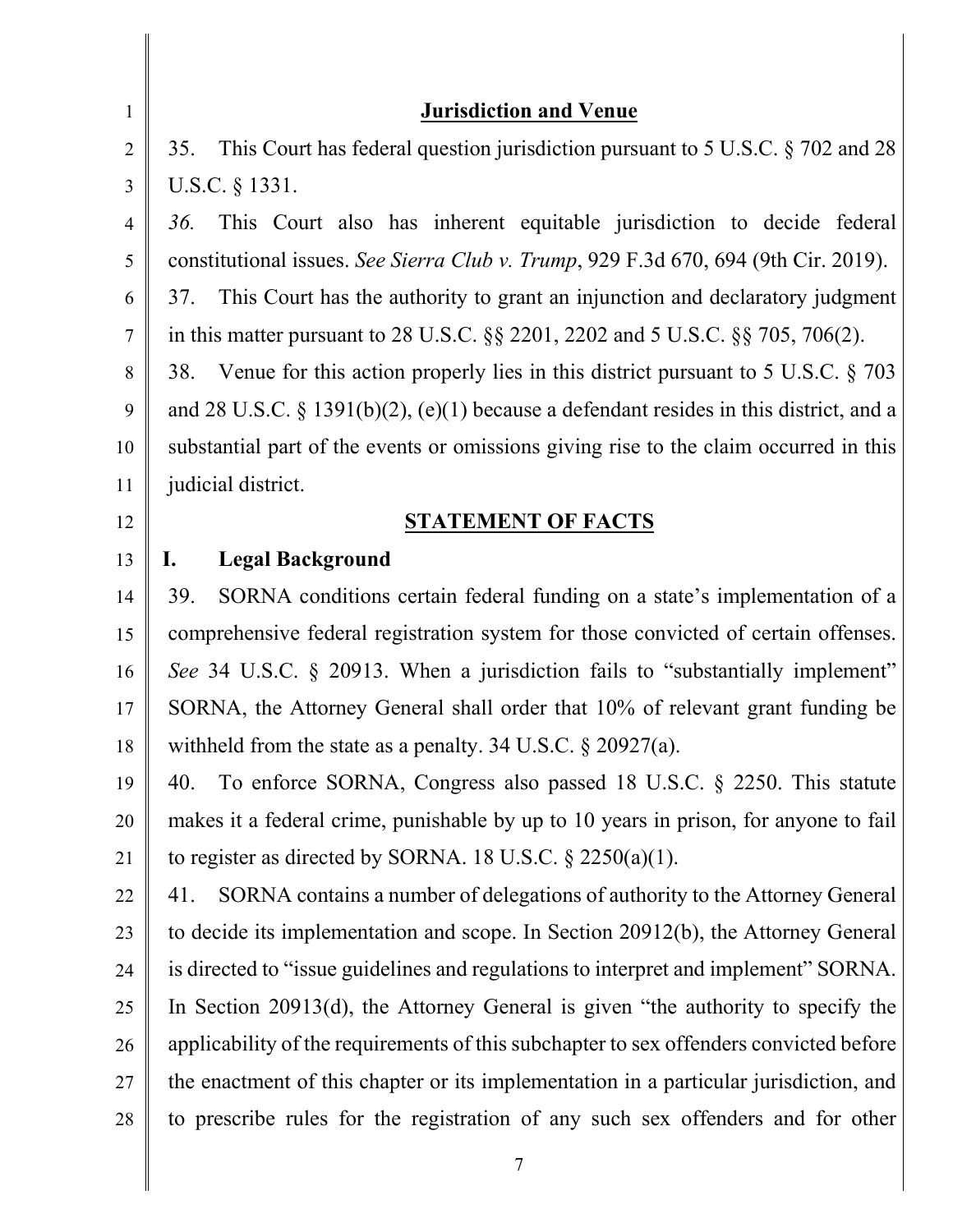1 2 3 4 5 6 7 categories of sex offenders who are unable to comply with" initial registration. In Section 20914(a)(7) and (8), the Attorney General can decide what information a registrant must provide to their local jurisdiction, including "any . . . travel-related information required by the Attorney General," or "[a]ny other information required by the Attorney General." Finally, the Attorney General may direct a registrant to "provide and update information" in whatever "time and manner" he prescribes. 34 U.S.C. § 20914(c).

8 9 10 11 12 13 14 15 42. In *Gundy v. United States*, the Supreme Court addressed a non-delegation challenge only to 34 U.S.C. § 20913(d) as it related to the initial registration requirement. 139 S.Ct. 2116, 2123 (2019). While the statute on its face allowed the Attorney General to determine whether SORNA would apply to pre-enactment convictions, according to a plurality of the Court, the Court had "already interpreted § 20913(d) to say something different—to require the Attorney General to apply SORNA to all pre-Act offenders as soon as feasible." *Id*. (citing *Reynolds v. United States*, 565 U.S. 432, 442–43 (2012)).

16 17 18 19 20 21 43. The plurality, therefore, avoided the delegation question entirely. Four justices concluded that "because § 20913(d) does not give the Attorney General anything like the 'unguided' and 'unchecked' authority that Gundy says" there was no need to wade into any difficult delegation questions. *Id*. The plurality noted, however, that if the statute had granted the discretion Gundy had argued, "we would face a nondelegation question." *Id*.

22 23 24 25 26 44. Justice Alito cast the deciding vote, and joined the outcome, but only concluded that Section 20913(d) set out a "discernable standard that is adequate under the approach this Court has taken for many years." *Id*. at 2131. He also wrote, however, "[i]f a majority of this Court were willing to reconsider the approach we have taken for the past 84 years, I would support that effort." *Id*. at 2132.

27 28 45. Justice Kavanaugh, who had joined the Court but did not participate in the decision, has since expressed his view that "Justice Gorsuch's scholarly analysis of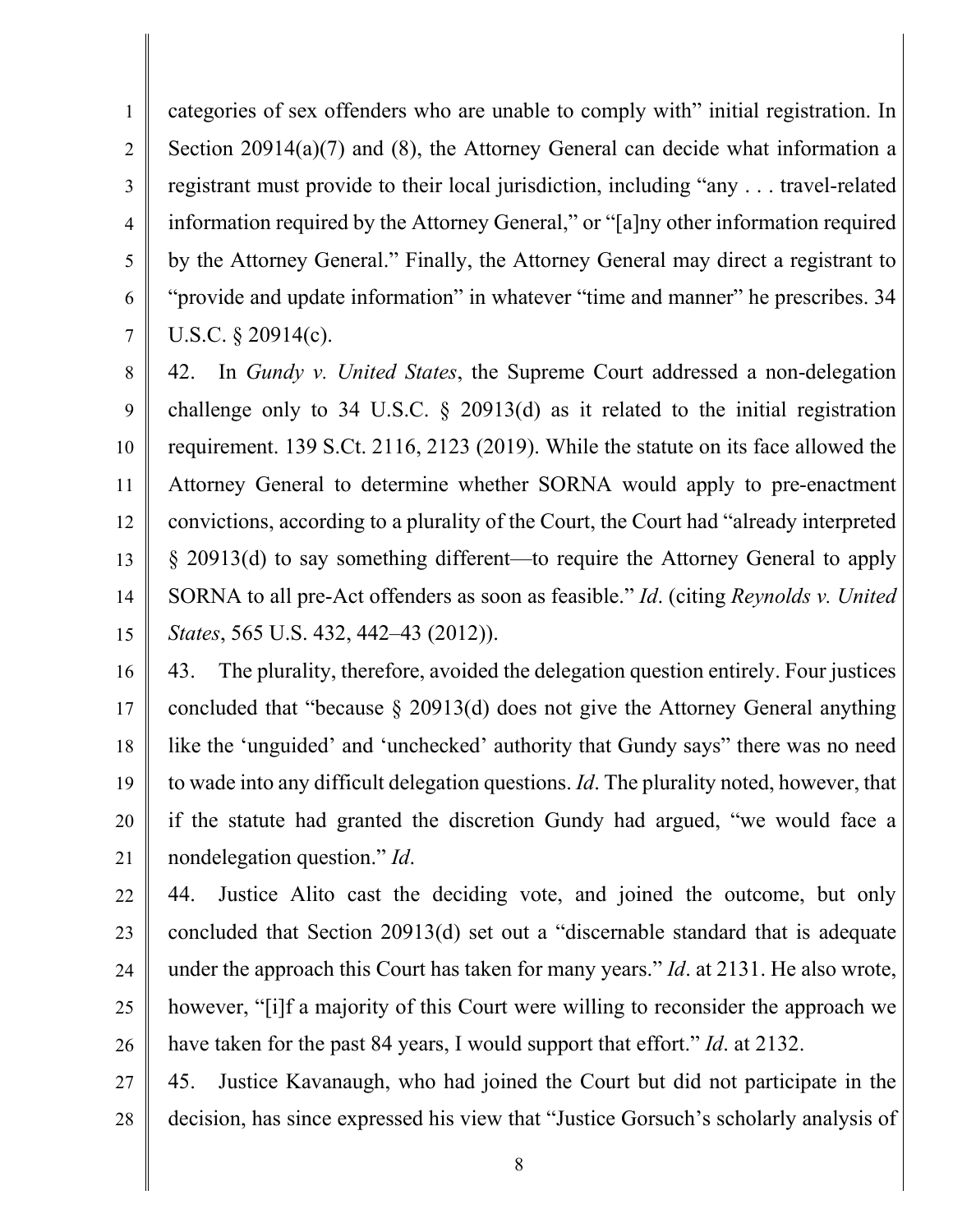1 2 3 the Constitution's nondelegation doctrine in his *Gundy* dissent may warrant further consideration in future cases." *Paul v. United States*, 140 S.Ct. 342, 342 (2019) (statement respecting denial of cert.).

4 **II. The New Rule** 

5 6 7 8 46. The Attorney General has now issued regulations implementing new SORNA requirements under the remaining delegations of authority not discussed in *Gundy. Registration Requirements Under the Sex Offender Registration and Notification Act*, 86 Fed. Reg. 69,856 (Dec. 8, 2021).

9 10 11 47. In a rule that took effect on January 7, 2022, the Attorney General invoked his authority under 34 U.S.C. § 20912(b), 20913(d), and 20914(a)(7), (8), (b) to create much more burdensome registration requirements. *Id*. at 69,856.

12 13 14 15 16 17 18 19 20 21 22 23 48. According to the new rule, SORNA applies to "all sex offenders" "regardless of when the conviction . . . occurred" and "regardless of whether a jurisdiction has substantially implemented the Act." *Id*. at 69,884. According to the Attorney General, this would apply even to convictions that were expunged, as "only pardons on the grounds of innocence terminate registration obligations under SORNA." *Id*. at 69,866; *see also Office of Sex Offender Sentencing, Monitoring, Apprehending, Registering and Tracking, National Guidelines* 73 Fed. Reg. 38,030, 38,050 (July 2, 2008) ("SMART Guidelines") (registration is excused only "if the predicate conviction is reversed, vacated, or set aside, or if the person is pardoned for the offense on the ground of innocence," and "an adult sex offender is 'convicted' for SORNA purposes if the sex offender remains subject to penal consequences based on the conviction, however, it may be styled").

24 25 26 27 28 49. The rule also sets out the information a registrant must provide to a local jurisdiction, which now includes a social security number, his "remote communication identifiers" (e.g., internet usernames), his work or school information, and information concerning any international travel, passport, and vehicle registration or professional licenses. *Id*. at 69,885.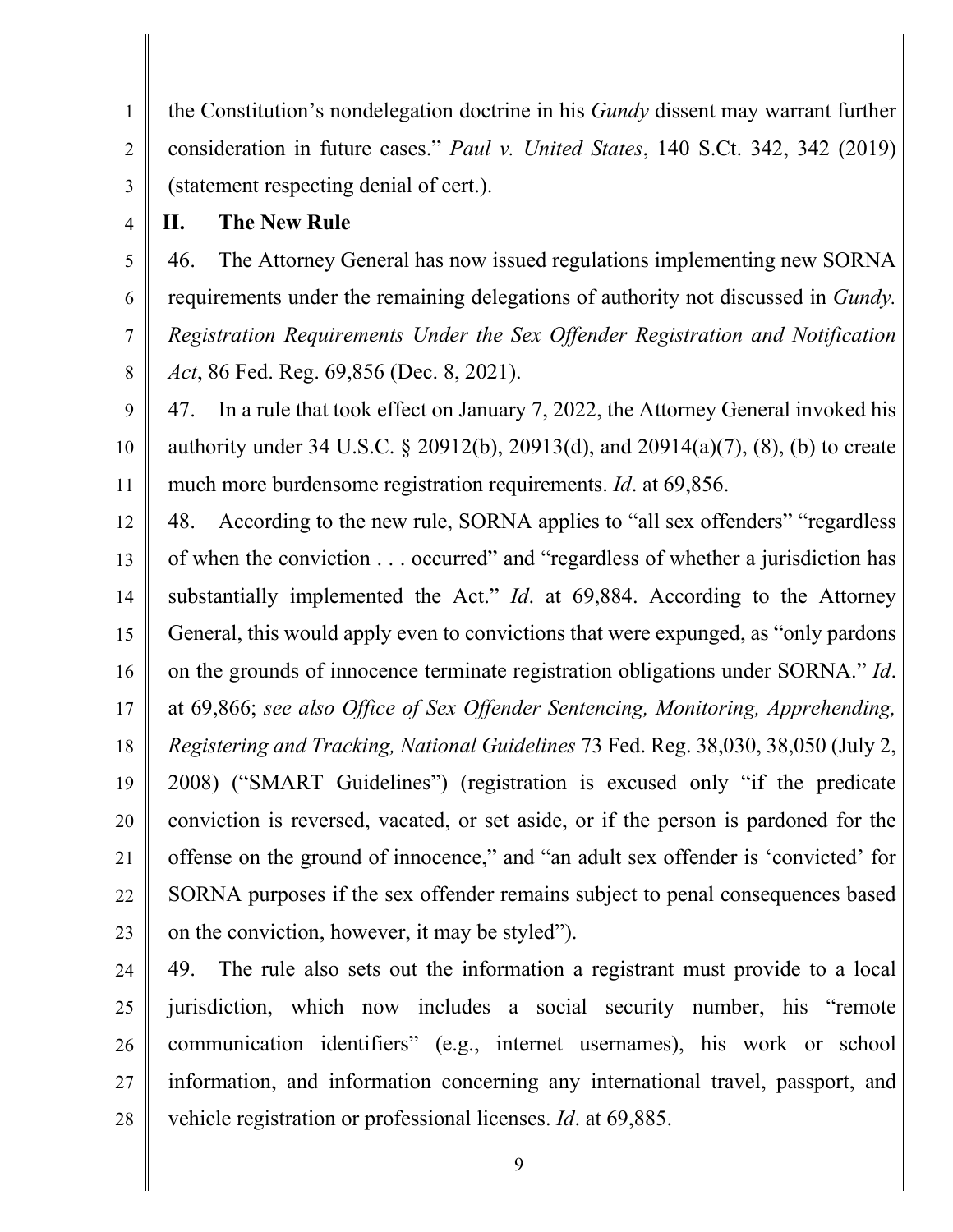1 2 3 4 5 6 7 50. The registrant must also appear "in-person" at least yearly in his local jurisdiction, and verify all information. *Id*. at 69,885–86. Depending on his predicate offense, the registrant may be required to appear as many as four times per year. *Id*. He must also report, in person, changes in address within three days, give advance notice if he plans to change residences, jobs, or school, report changes in remote communication identifiers within three days, and international travel plans prior to any trip. *Id*. at 69,886.

8 51. Any violations are federal felonies. *Id*.

9 10 11 12 13 14 15 16 17 18 19 20 52. Moreover, if a local jurisdiction does not comply with SORNA registration requirements, then a registrant is *guilty of the crime* of failing to register unless he proves at trial that registration was, in essence, impossible. That is, the new rule provides individuals who live in non-compliant states with an affirmative defense, but that defense is only available if they can prove at trial that "uncontrollable circumstances prevented the sex offender from complying with SORNA, [that] the sex offender did not contribute to the creation of those circumstances in reckless disregard of the requirement to comply and complied as soon as the circumstances preventing compliance ceased to exist." *Id*. There is, of course, no guarantee that an individual will be able to prevail on this defense and they must undergo the time and expense of a trial to find out if their state's non-compliance has turned them into a felon.

21 22 23 24 25 26 27 28 53. In the rule, the Department addressed non-delegation issues following *Gundy*. First, it read the *Gundy* decision as authorizing any action under Section 20913(d) because it "involved no exercise of legislative authority" and merely implemented SORNA as soon as possible. *Id*. at 69,869. Concerning Section 20914(a)(8), the Department insisted that this "is not an impermissible delegation of legislative authority, but rather is instrumental to the Attorney General's effectuating the legislative objective to protect the public from sex offenders and offenders against children by establishing a comprehensive national system for the registration of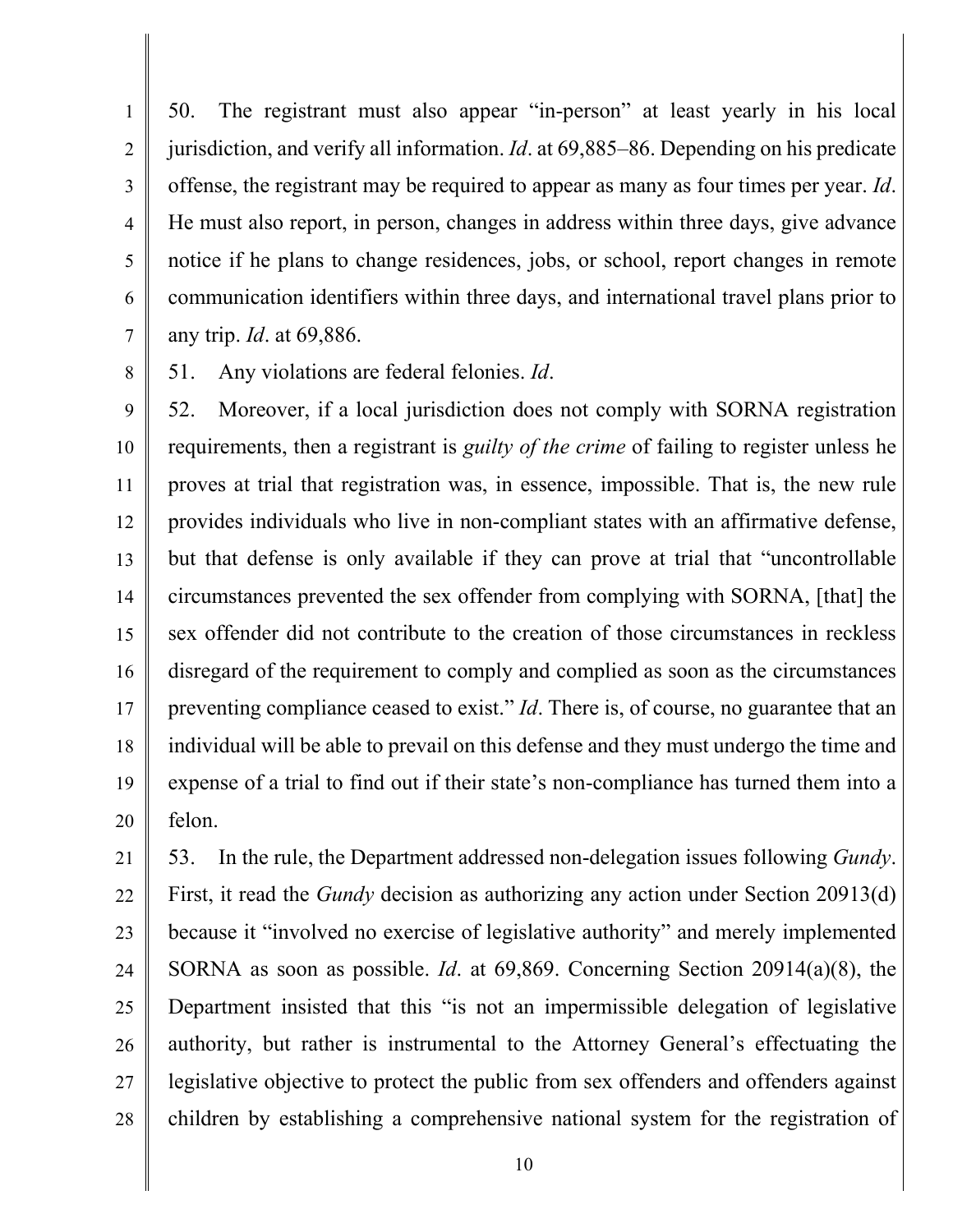1 2 3 4 those offenders." *Id*. at 69,856 (cleaned up). "The Attorney General's exercise of the authority under section 20914(a)(8) is limited to requiring additional information that furthers the legislative public safety objective or the implementation or enforcement of SORNA's provisions." *Id*.

5

### **III. The Effect on Plaintiffs**

6 7 8 54. Although Mr. Doe is not required—or even permitted—to register as a sex offender under California law, the new rule nevertheless requires him to register and comply with the new rule's requirements.

9 10 11 12 13 14 15 16 55. In particular, Mr. Doe will be required to provide information such as his social security number, his "remote communication identifiers" (e.g., internet usernames), his work or school information, and information concerning any international travel, passport, and vehicle registration or professional licenses to local authorities, in person at least yearly. Mr. Doe must also report, in person, changes in address within three days, give advance notice if he plans to change residences jobs or schools, report changes in remote communication identifiers within three days, and international travel plans prior to any trip.

17 18 19 20 56. Merely being required to register as a sex offender will prevent Mr. Doe from going to his children's schools, will harm his reputation, would likely result in the loss of his job, ostracization from his community, and potentially require him to move to avoid being near public schools and parks.

21 22 57. Furthermore, if Mr. Doe fails to follow any of the rule's registration requirements, he faces criminal prosecution and up to 10 years in federal prison.

23 24 25 26 58. California does not consider Mr. Doe a sex offender, however, and will not allow him to register in compliance with the new rule. California has no mechanism for registering people with no convictions, so the authorities simply turn him away when he has attempted to comply with the new rule.

27 28 59. DOJ has even found that California has not "substantially complied" with SORNA, in part, because it does not collect all of the information required by the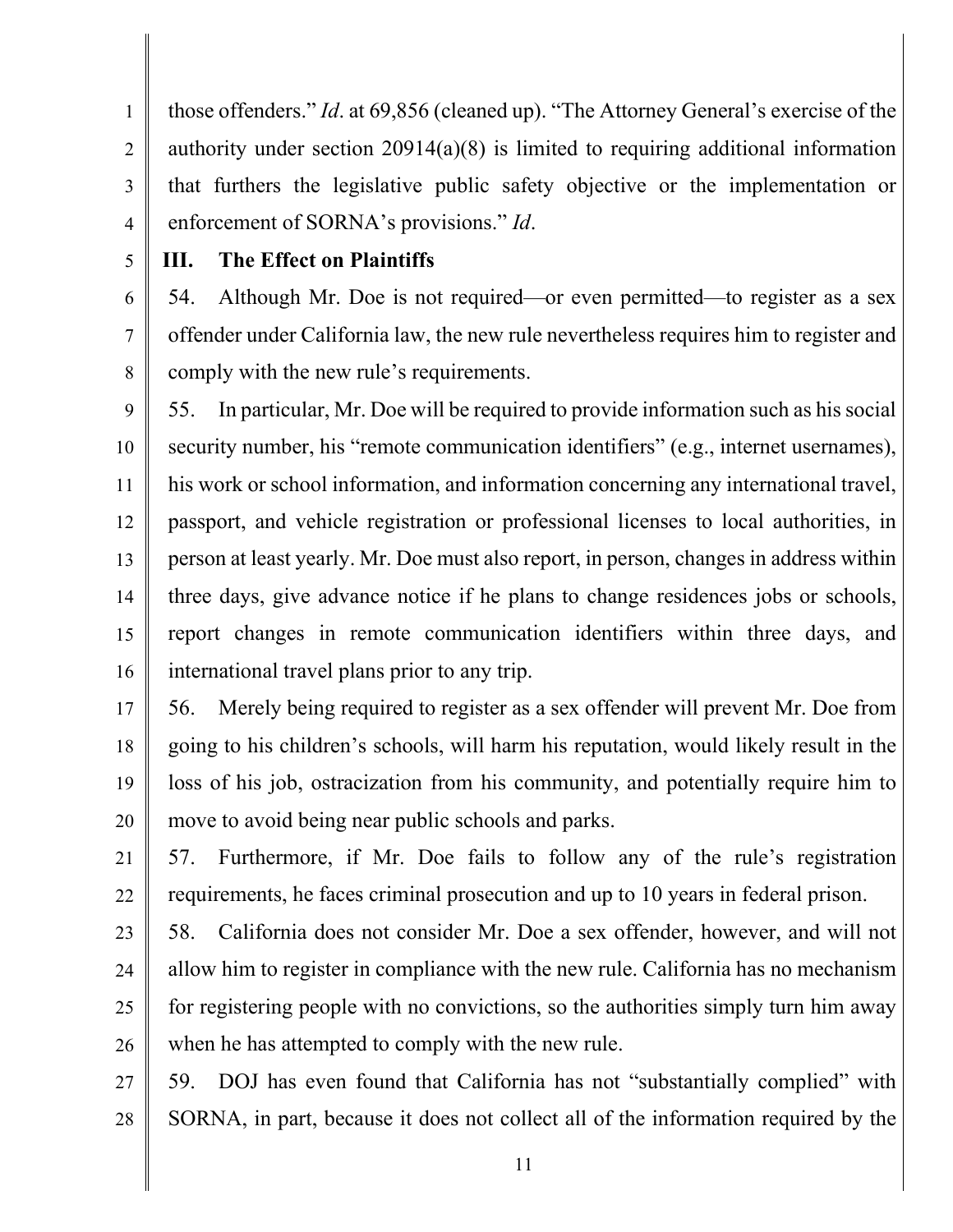1 2 Attorney General. Nevertheless, the Attorney General still requires Mr. Doe to register as a sex offender with the State of California.

3 4 5 60. And because the new rule makes the impossibility of registration only an affirmative defense to a criminal prosecution, Mr. Doe faces potential criminal liability at any time.

6 7 61. The Department thus presumes that Mr. Doe is guilty of violating 18 U.S.C. §  $2250(a)(1)$  and is free to initiate prosecution at will.

8 9 10 11 12 13 62. Mr. Doe also seeks to engage in anonymous speech on the internet through the use of anonymous remote communication identifiers, such as email addresses and social media usernames. He wishes to remain anonymous to preserve his privacy, and to avoid adverse reputational and other risks related to his past offenses. He also wishes to speak anonymously about issues of public concern, including sex offender registration requirements, and the unfairness of the new SORNA rule.

14 15 16 17 18 19 20 63. The new rule requires Mr. Doe to disclose his remote communication identifiers, which could be accessible by members of the public. Because of this disclosure requirement, Mr. Doe worries that he cannot speak freely about issues of public concern, particularly the new SORNA rule, without jeopardizing his reputation, privacy, and the safety of his family. Mr. Doe has refrained from speaking on these matters of public concern using his anonymous remote communication identifiers because of the new rule.

21 22 23 24 25 26 27 64. ACSOL has members in California who likewise have been convicted of sex offenses, as described by federal law, and are required to register as sex offenders under both California and federal law. These members would be required to comply with the new rule, even though California does not provide avenues for them to provide all of the required information to California authorities. These members are also presumed guilty of violating 18 U.S.C.  $\S$  2250(a)(1) and the United States is free to initiate prosecution at any time.

28

65. ACSOL's membership also includes individuals convicted of California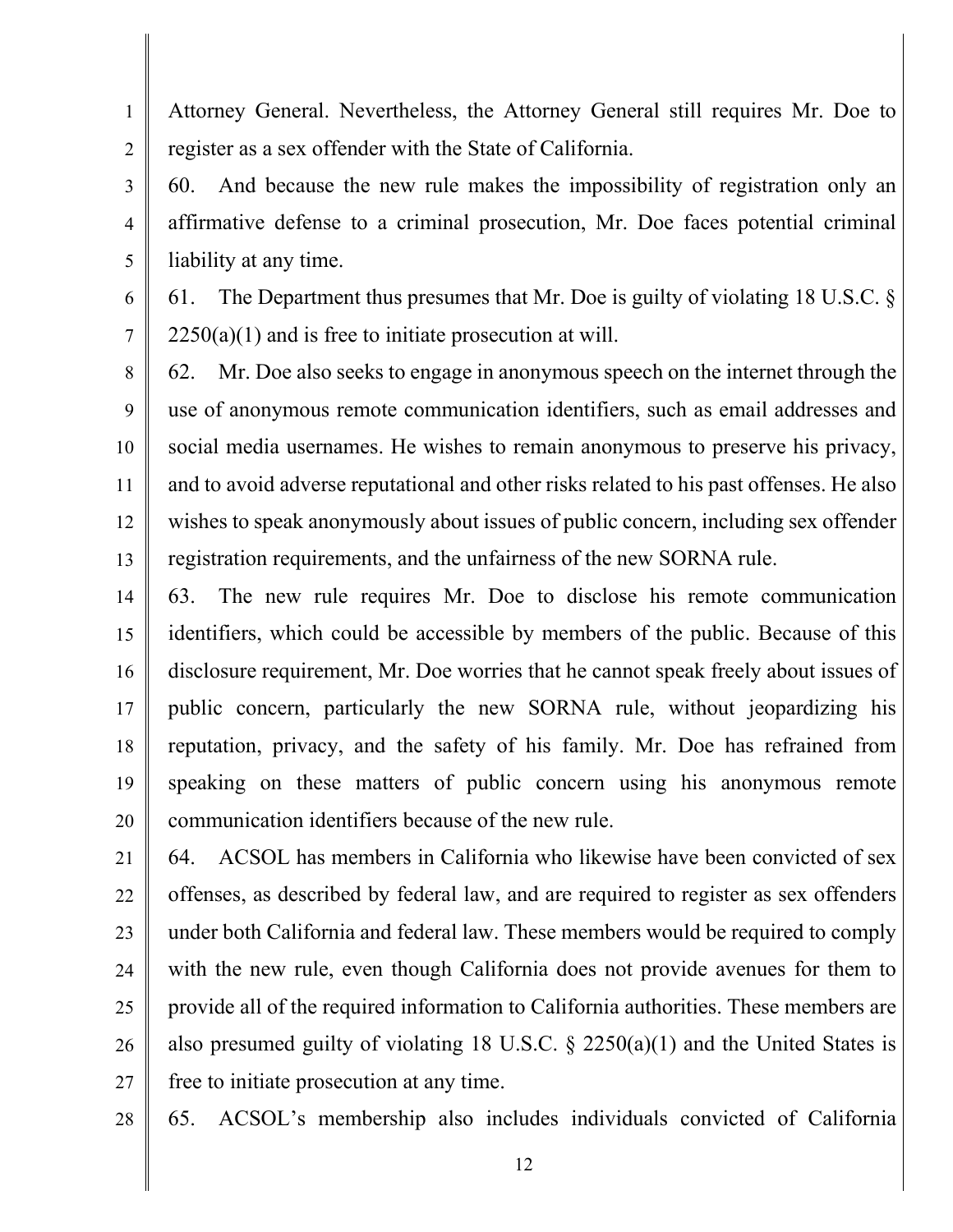1 2 3 4 5 6 7 crimes that are sex offenses, as described by federal law, who are putatively required to register for life as sex offenders under federal law, but have had their convictions expunged under California Penal Code § 1203.4 or have been granted relief from registration under California Penal Code § 290.5 and have no other convictions. Like Mr. Doe, these ACSOL members have no obligation to register under California law, yet are presumed to be in non-compliance with the new rule and presumed guilty of violating 18 U.S.C.  $\S 2250(a)(1)$ .

8 9 10 11 66. ACSOL members who will be forced to re-register, despite having had their offenses of conviction expunged under California law face significant collateral consequences, such as loss of career opportunities and professional licensing, adverse reputation harms, inability to travel freely, and residency restrictions.

12 13 14 15 16 17 18 67. ACSOL's membership also includes individuals who wish to engage in anonymous speech on the internet through the use of anonymous remote communication identifiers, such as email addresses and social media usernames. These members wish to remain anonymous to preserve their privacy, and to avoid adverse reputational and other risks related to their past convictions. They also wish to speak anonymously about issues of public concern, including sex offender registration requirements and the unfairness of the new SORNA rule.

19 20 21 22 23 24 25 26 68. The new rule requires these ACSOL members to disclose their remote communication identifiers, which could be accessible by members of the public. Because of this disclosure requirement, these ACSOL members worry that they cannot speak freely about issues of public concern, particularly the new SORNA rule, without jeopardizing their reputation, privacy, and the safety of their families. These ACSOL members have refrained from speaking on these matters of public concern using their anonymous remote communication identifiers, because of the new rule.

- 27
- 28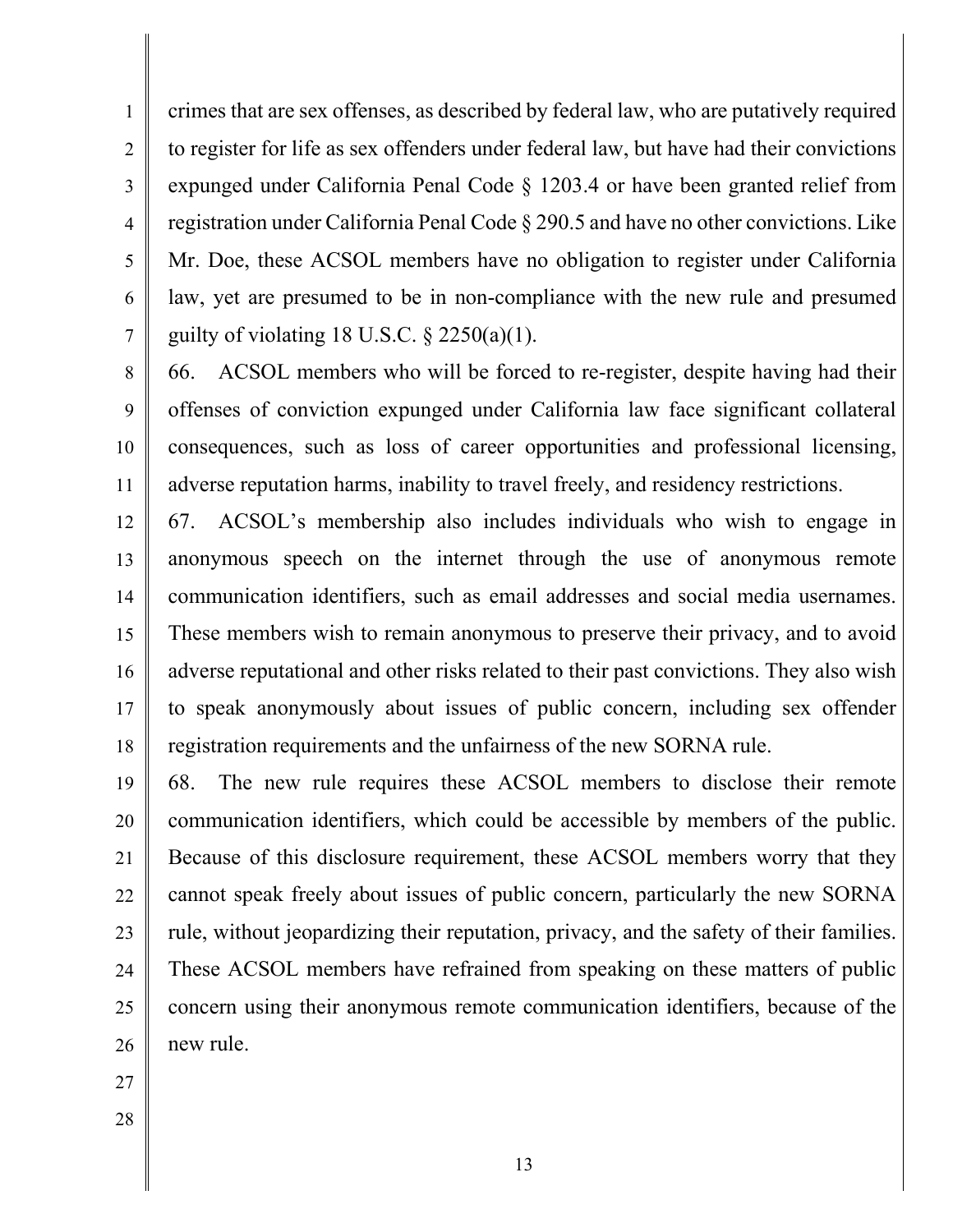| $\mathbf{1}$   | <b>COUNT I-VIOLATION OF U.S. CONSTITUTION, NON-DELEGATION</b>                           |
|----------------|-----------------------------------------------------------------------------------------|
| $\overline{2}$ | <b>DOCTRINE, AND SEPARATION OF POWERS</b>                                               |
| 3              | Plaintiffs repeat and reallege each and every allegation hereinabove as if fully<br>69. |
| $\overline{4}$ | set forth herein.                                                                       |
| 5              | The Administrative Procedure Act (APA) directs a court to "hold unlawful and<br>70.     |
| 6              | set aside" an agency's rule that is "contrary to constitutional right." 5 U.S.C. §      |
| $\tau$         | $706(2)(B)$ .                                                                           |
| 8              | Article I, § 1, of the Constitution provides: "All legislative Powers herein<br>71.     |
| 9              | granted shall be vested in a Congress of the United States."                            |
| 10             | No agency has any inherent power to make law, and "an agency literally has<br>72.       |
| 11             | no power to act unless and until Congress confers power upon it." La. Pub. Serv.        |
| 12             | Comm'n v. FCC, 476 U.S. 355, 374 (1986).                                                |
| 13             | 73. Article II, § 3, of the Constitution directs that the President "shall take Care"   |
| 14             | that the Law be faithfully executed $\dots$ ."                                          |
| 15             | 74. A "fundamental precept" of "another strand of [] separation-of-powers               |
| 16             | jurisprudence, the delegation doctrine," "is that the lawmaking function belongs to     |
| 17             | Congress, U.S. Const., Art. I, $\S$ 1, and may not be conveyed to another branch or     |
| 18             | entity." Loving v. United States, 517 U.S. 748, 758 (1996).                             |
| 19             | 75. Congress may not "abdicate or [] transfer to others the essential legislative       |
| 20             | functions with which it is thus vested." A.L.A. Schechter Poultry Corp. v. United       |
| 21             | <i>States</i> , 295 U.S. 495, 529 (1935).                                               |
| 22             | The President, acting through his agencies, therefore, may not exercise<br>76.          |
| 23             | Congress' legislative power to declare entirely "what circumstances should be           |
| 24             | forbidden" by law. Panama Refining Co. v. Ryan, 293 U.S. 388, 418–19 (1935).            |
| 25             | The provisions in 34 U.S.C. §§ 20912 and 20914 granting the Attorney<br>77.             |
| 26             | General authority to issue the SORNA rule at issue, in this case, are unlawful          |
| 27             | delegations of legislative authority.                                                   |
| 28             | The statutes delegate to the Attorney General the unrestrained authority to<br>78.      |

 $\mathsf{l}$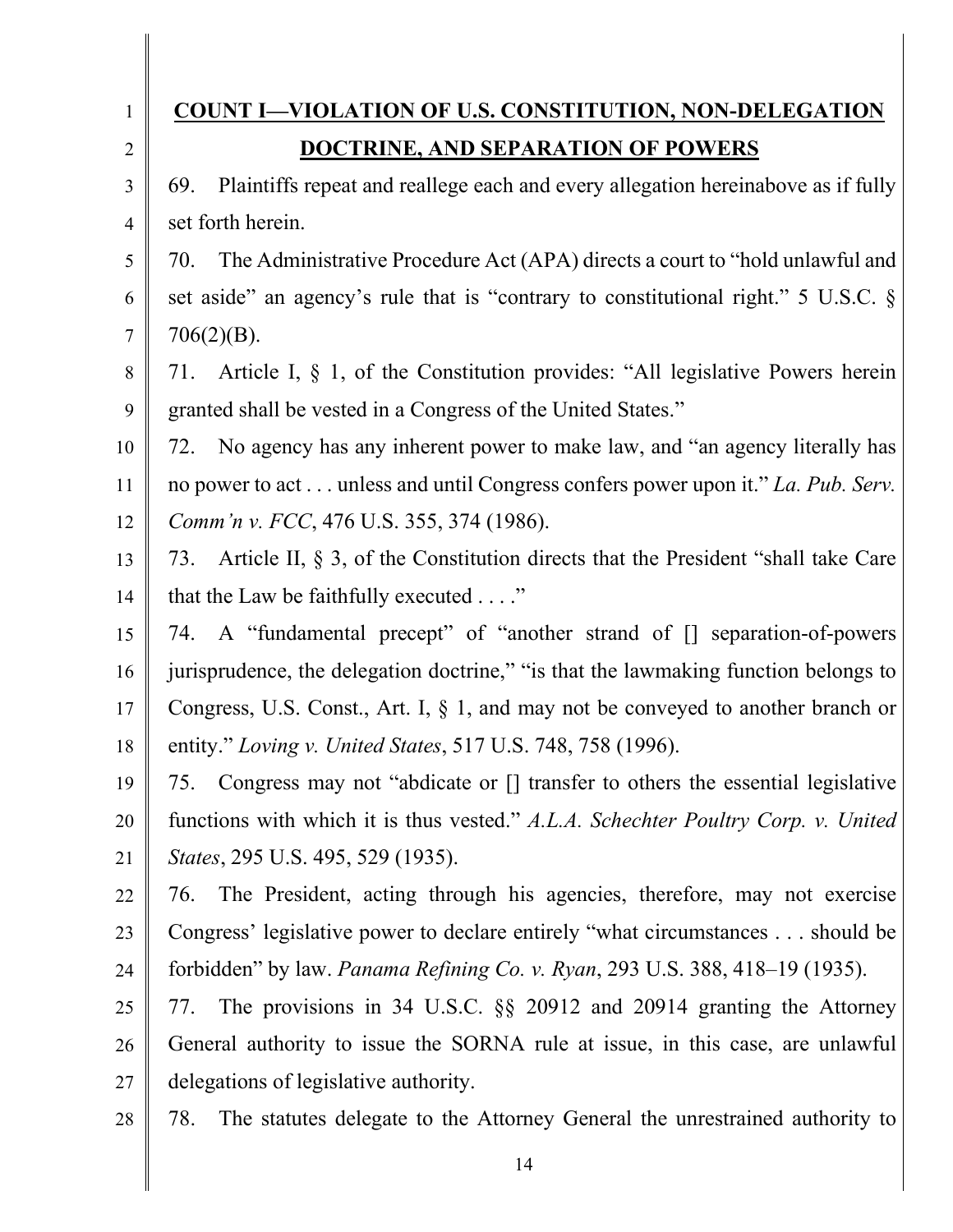| $\mathbf{1}$   | impose any registration requirement on sex offenders, without any guiding                 |
|----------------|-------------------------------------------------------------------------------------------|
| $\overline{2}$ | principles.                                                                               |
| 3              | The statutes impermissibly allow the Attorney General to unilaterally define<br>79.       |
| $\overline{4}$ | the scope of violations of 18 U.S.C. $\S$ 2250.                                           |
| 5              | The new rule exercises this delegated authority to create new registration<br>80.         |
| 6              | requirements that are not required or even contemplated by Congressional directive.       |
| $\tau$         | As a result of the foregoing, Plaintiffs are entitled to a declaratory judgment<br>81.    |
| 8              | and permanent injunction declaring the delegations in 34 U.S.C. §§ 20912 and 20914        |
| 9              | invalid, barring enforcement of the final rule, vacatur of the rule, attorneys' fees,     |
| 10             | expenses, costs and disbursements, and any other relief that may be appropriate.          |
| 11             | <b>COUNT II-VIOLATION OF THE ADMINISTRATIVE PROCEDURE</b>                                 |
| 12             | <b>ACT, 5 U.S.C. § 706(2)(C)—RULE IN EXCESS OF STATUTORY</b>                              |
| 13             | <b>AUTHORITY</b>                                                                          |
| 14             | Plaintiffs repeat and reallege each and every allegation hereinabove as if fully<br>82.   |
| 15             | set forth herein.                                                                         |
| 16             | The executive branch's authority "must stem either from an act of Congress or<br>83.      |
| 17             | from the Constitution itself." Youngstown Sheet & Tube Co. v. Sawyer, 343 U.S.            |
| 18             | 579, 585 (1952). Likewise, "[i]t is axiomatic that an administrative agency's power       |
| 19             | to promulgate legislative regulations is limited to the authority delegated by            |
| 20             | Congress." Bowen v. Georgetown Univ. Hosp., 488 U.S. 204, 208 (1988). The APA             |
| 21             | directs a court to "hold unlawful and set aside" an agency's rule that is "arbitrary,     |
| 22             | capricious, an abuse of discretion, or otherwise not in accordance with law,"             |
| 23             | "contrary to constitutional right" or "in excess of statutory jurisdiction [or]           |
| 24             | authority." 5 U.S.C. $\S 706(2)(A)$ , (B), (C).                                           |
| 25             | 84. The final rule was issued in excess of statutory authority and is therefore           |
| 26             | invalid.                                                                                  |
| 27             | Under SORNA, "The term 'sex offender' means an individual who was<br>85.                  |
| 28             | <i>convicted</i> of a sex offense." 34 U.S.C. $\S$ 20911(1) (emphasis added). As relevant |
|                | 15                                                                                        |
|                |                                                                                           |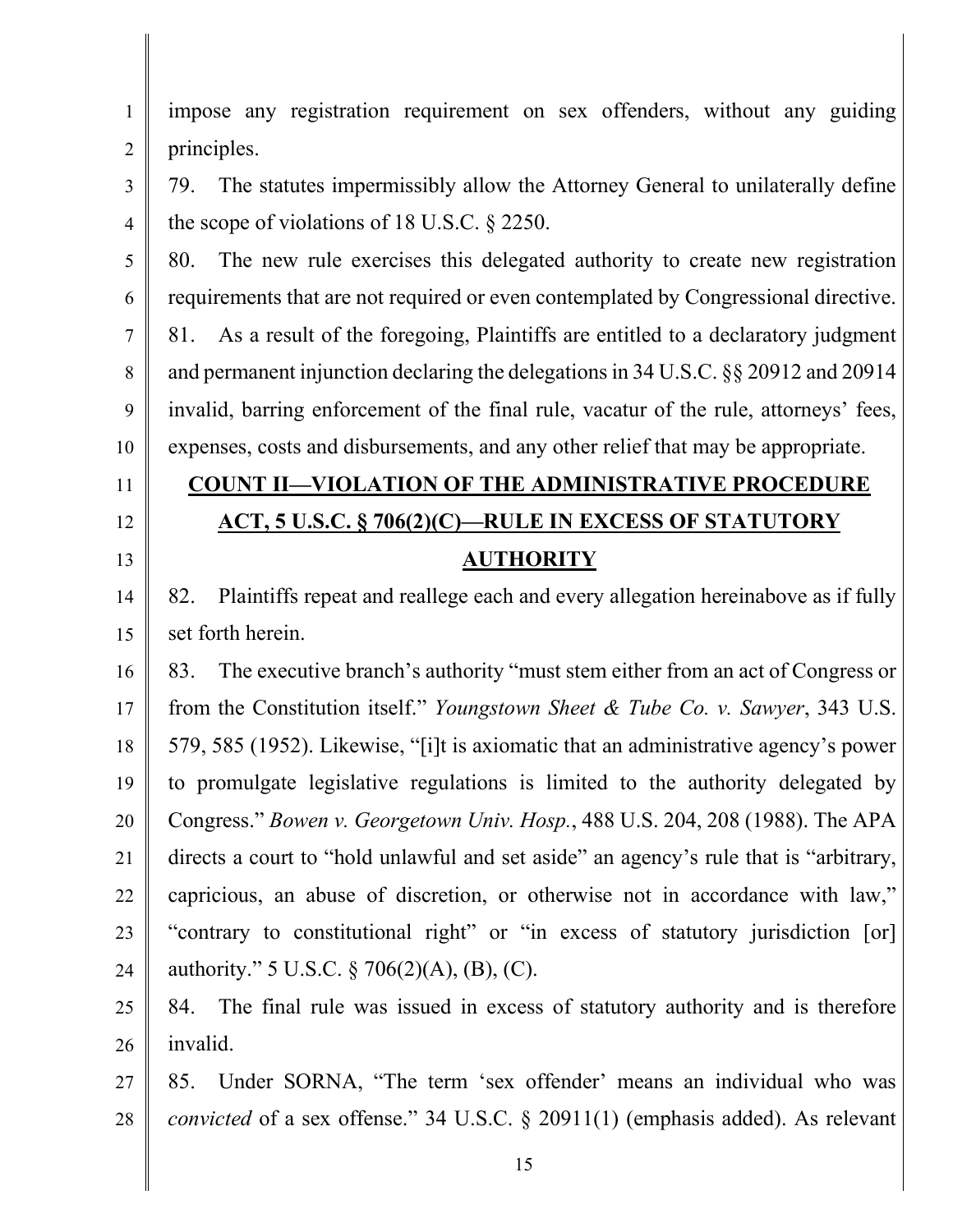1 2 3 4 5 6 7 8 9 10 11 12 13 14 15 16 17 18 19 20 21 22 23 24 25 26 27 28 here, "'sex offense' means—a criminal offense that has an element involving a sexual act or sexual contact with another[.]" *Id*. at § 10911(5)(A)(i). 86. Invoking Section 20912(b), the new rule creates 28 C.F.R. § 72.2, which says, "All terms used in this part have the same meaning as in SORNA." 86 Fed. Reg. at 69,884. In the explanation for the rule, DOJ elaborated that, notwithstanding a comment asking "that a sex offender be removed from the sex offender registry if he receives a pardon," it believed that "only pardons on the ground of innocence terminate registration obligations under SORNA[.]" *Id*. at 69,866. 87. The new rule, therefore, considers Mr. Doe's expunged convictions, as well as the expunged convictions of other ACSOL members, to be "convictions" requiring registration. 88. Under the plain meaning of the statutory text, a "conviction" does not include an adjudication that has been expunged under California law. 89. If a defendant satisfies its conditions, Section 1203.4(a)(1) results in him being "permitted by the court to withdraw their plea of guilty or plea of nolo contendere and enter a plea of not guilty; or, if they have been convicted after a plea of not guilty, the court shall set aside the verdict of guilty[.]" 90. Section 1203.4 thus "enables [a] defendant to truthfully represent to friends, acquaintances and private sector employers that he has no conviction." *People v. Arata*, 151 Cal. App. 4th 778, 788 (Cal. Ct. App. 2007) (citation omitted). 91. Because the new rule considers expunged convictions to nevertheless require registration, it conflicts with the plain meaning of the statutory term "conviction" and is thus invalid. 92. As a result of the foregoing, Plaintiffs are entitled to a declaratory judgment and permanent injunction barring enforcement of the final rule, vacatur of the rule, attorneys' fees, expenses, costs and disbursements, and any other relief that may be appropriate.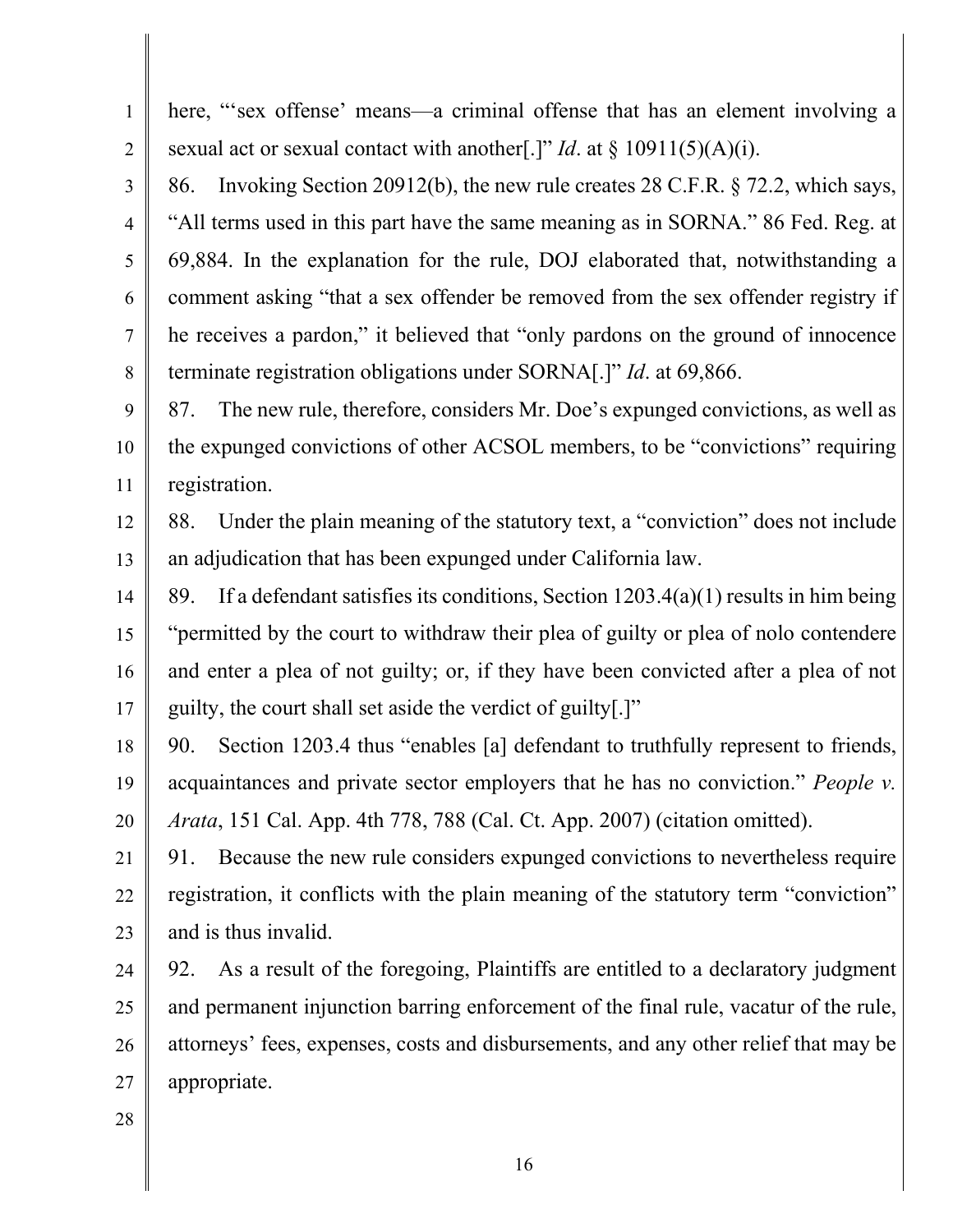3

4

1

# **COUNT III—VIOLATION OF U.S. CONSTITUTION, DUE PROCESS CLAUSE**

93. Plaintiffs repeat and reallege each and every allegation hereinabove as if fully set forth herein.

5 6 94. A court must set aside agency action that is "contrary to [a] constitutional right." 5 U.S.C. § 706(2)(B).

7 8 9 10 11 12 13 14 15 16 17 18 19 20 95. The due process clauses of the Fifth and Fourteenth Amendments to the U.S. Constitution require the government to bear the burden of proving beyond a reasonable doubt all of the elements of a crime. *See In re Winship*, 397 U.S. 358, 361–62 (1970). This forbids shifting "the burden of proof to the defendant" to "prove the critical fact in dispute." *Mullaney v. Wilbur*, 421 U.S. 684, 701 (1975). Indeed, while legislatures have the power to define the elements of offenses, "[i]t is not within the province of a legislature to declare an individual guilty or presumptively guilty of a crime." *Patterson v. New York*, 432 U.S. 197, 210, (1977) (citation omitted). In all cases, due process requires that the government "must prove every ingredient of an offense beyond a reasonable doubt and that it may not shift the burden of proof to the defendant by presuming that ingredient upon proof of the other elements of the offense." *Id*. at 215; *see also Dixon v. United States*, 548 U.S. 1, 6 (2006) (recognizing that due process does not allow shifting the burden to the defense to disprove "any of the elements of the offense itself").

21 22 96. All crimes require an *actus reus*, which the government must prove beyond a reasonable doubt.

23 24 97. Due process also requires that a person cannot be held criminally responsible for things over which he has no control.

25 26 27 98. According to DOJ, California has not substantially implemented SORNA, in part, because it does not require registrants to provide all the information required by the Attorney General.

28 99. Mr. Doe and other members of ACSOL are not required to register under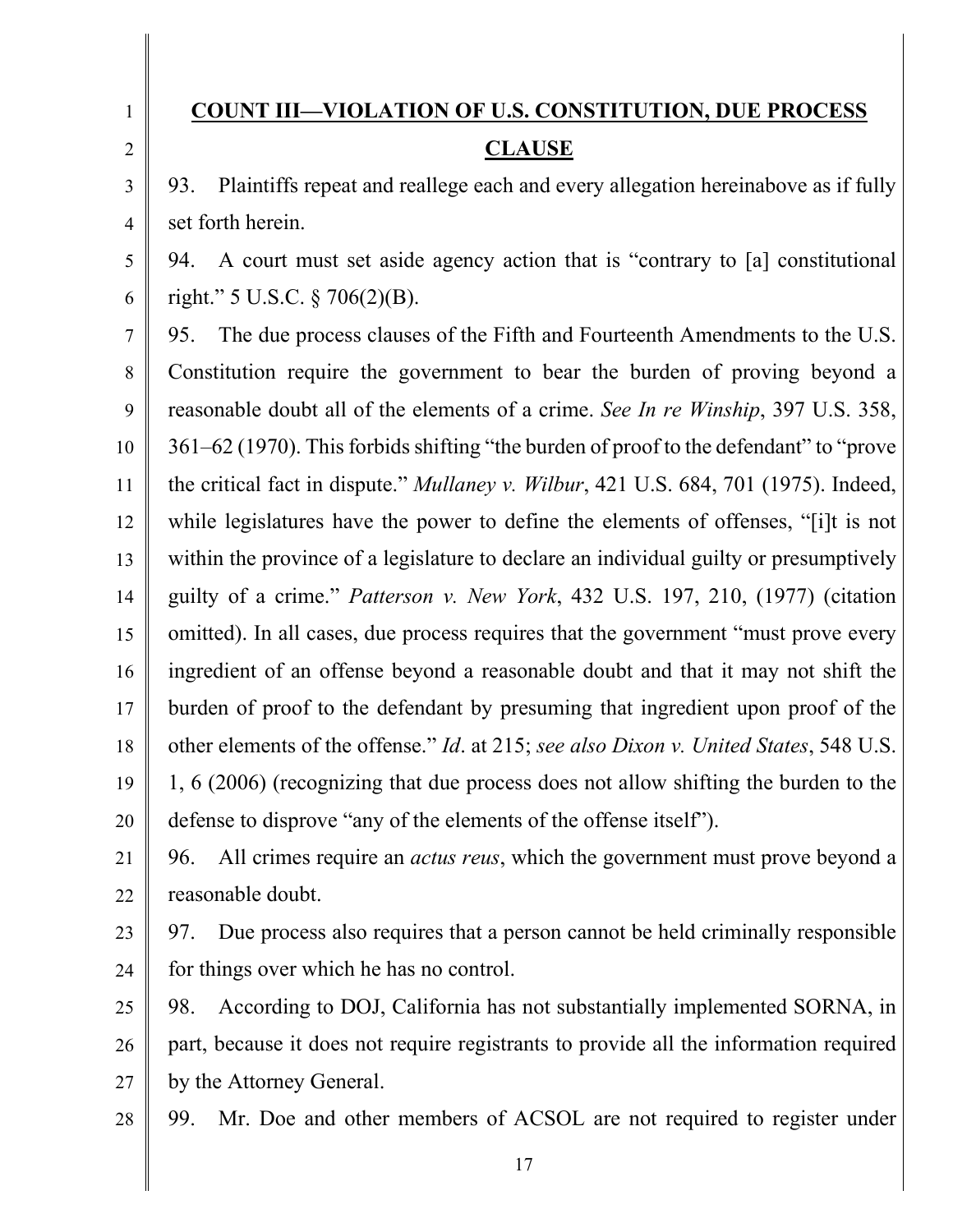1 2 California law because their convictions have been expunged under Cal. Penal Code § 1203.4.

3 4 5 100. Mr. Doe and other members of ACSOL whose sex offense convictions have been expunged under Cal. Penal Code § 1203.4, are not *permitted* by California authorities to register as sex offenders as required by the new rule.

6 7 8 9 10 11 12 13 101. Other members of ACSOL who have successfully petitioned for relief from registration under Cal. Penal Code § 290.5 are also neither required to register under California law nor *permitted* to register as sex offenders as required by the new rule. 102. New Section  $72(g)(1)$  asserts that the government has no obligation "to establish that a registration jurisdiction's procedures would have allowed a sex offender to register or keep the registration current in conformity with SORNA" before it prosecutes them for failing to do the "impossible." 86 Fed. Reg. at 69,867, 69,886.

14 15 16 17 18 103. The new rule presumes Mr. Doe and other members of ACSOL whose sex offense convictions have been expunged under Cal. Penal Code § 1203.4 or have been granted relief under Cal. Penal Code § 290.05 are guilty of the *actus reus* of Section 2250 because the state does not provide any means for them to comply with the rule's registration requirements.

19 20 104. The new rule "declare[s] an individual guilty or presumptively guilty of a crime," in violation of due process. *See Patterson*, 432 U.S. at 210.

21 22 23 24 105. As a result of the foregoing, Plaintiffs are entitled to a declaratory judgment and permanent injunction barring enforcement of the final rule, vacatur of the rule, attorneys' fees, expenses, costs and disbursements, and any other relief that may be appropriate.

25

### 26

## **COUNT IV—VIOLATION OF U.S. CONSTITUTION, FIRST AMENDMENT**

27 28 106. Plaintiffs repeat and reallege each and every allegation hereinabove as if fully set forth herein.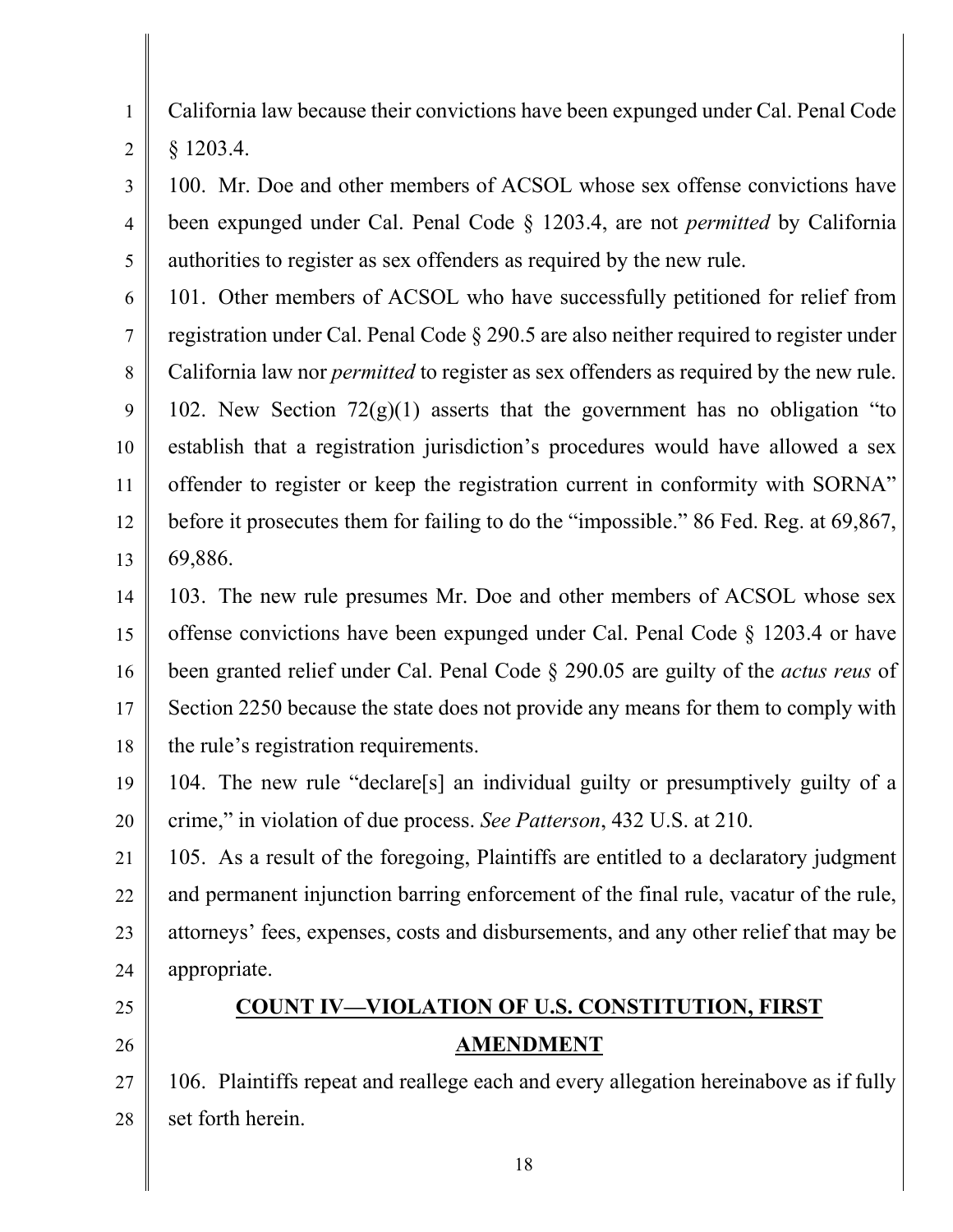107. A court must set aside agency action that is "contrary to [a] constitutional right." 5 U.S.C. § 706(2)(B).

1

2

3 4 5 6 7 8 9 10 11 12 108. "A fundamental principle of the First Amendment is that all persons have access to places where they can speak and listen, and then, after reflection, speak and listen once more." *Packingham v. North Carolina*, 137 S.Ct. 1730, 1735 (2017). The "most important place[] (in a spatial sense) for the exchange of views" today is "cyberspace … and social media in particular." *Id*. This applies in equal measure to those previously convicted of sex offenses. *Id*. Indeed, because people who have completed their sentences in full now only live with "collateral consequences of conviction rather than [] a restraint on liberty," and are thus "no longer subject to formal punishment," they "enjoy the full protection of the First Amendment." *Doe v. Harris*, 772 F.3d 563, 572 (9th Cir. 2014) (citations omitted).

13 14 15 16 17 109. As the Ninth Circuit has held, when the government requires those convicted of sex offenses to provide law enforcement with their remote communication identifiers it "imposes a substantial burden on sex offenders' ability to engage in legitimate online speech, and to do so anonymously," in violation of the First Amendment. *Id*. at 574, 578.

18 19 20 21 22 23 24 25 26 27 28 110. The new rule violates the First Amendment because it requires Mr. Doe, as well as ACSOL's members, to provide up-to-date "remote communication identifiers" as a part of their registration information. *See* 86 Fed. Reg. at 69,885. The definition of "remote communication identifiers" is impermissibly vague, and chills free expression and anonymous speech. *See* 86 Fed. Reg. at 69,859. The identifiers can also be disseminated to the public at will, states are encouraged to allow members of the public to check specific identifiers to see if they belong to a registrant, and jurisdictions are encouraged to share them with law enforcement agencies. *See Id.* Plus registrants must update any changes within three days, *in person* with law enforcement. *Id.* at 69,885. There is little doubt that this provision unlawfully chills protected speech, particularly anonymous speech, yet fails to meet